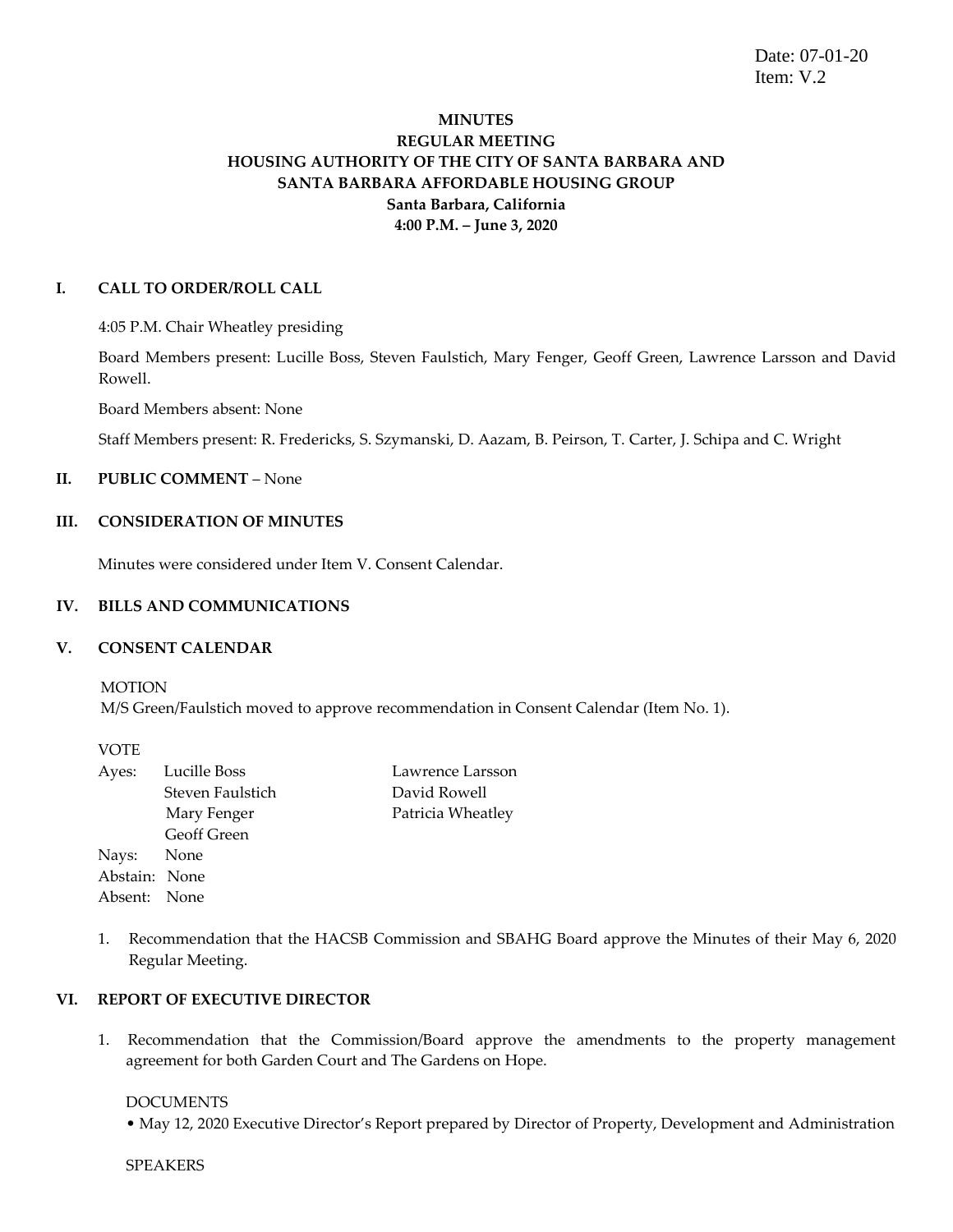Staff: R. Fredericks, D. Aazam

Staff noted the Housing Authority refused to take on employment related claims as requested by Parsons Group. Staff clarified Parsons was previously responsible for all insurance, and due to the ability to get a good rate through current provider HAARP, the Housing Authority took over property insurance. Commissioner Green inquired about the difference in auto insurance, which appear to double the limits for their coverage; staff responded that the previous limits dated back to when Garden Court opened and were outdated.

### MOTION

M/S Green/Faulstich moved to approve the amendments to the property management agreement for both Garden Court and The Gardens on Hope.

#### VOTE

| Ayes:         | Lucille Boss     | Lawrence Larsson  |
|---------------|------------------|-------------------|
|               | Steven Faulstich | David Rowell      |
|               | Mary Fenger      | Patricia Wheatley |
|               | Geoff Green      |                   |
| Nays: None    |                  |                   |
| Abstain: None |                  |                   |
| Absent: None  |                  |                   |

2. Recommendation that the Commission: (1) approve a professional services agreement with Koff and Associates in the amount of \$64,050 to perform a classification and total compensation study; and (2) authorize the Executive Director, or his designee, to execute said agreement on behalf of the Housing Authority.

#### DOCUMENTS

• May 26, 2020 Executive Director's Report prepared by Human Resources Manager

SPEAKERS Staff: R. Fredericks, T. Carter

#### MOTION

M/S Green/Faulstich moved to (1) approve a professional services agreement with Koff and Associates in the amount of \$64,050 to perform a classification and total compensation study; and (2) authorize the Executive Director, or his designee, to execute said agreement on behalf of the Housing Authority.

VOTE

| Lawrence Larsson  |
|-------------------|
| David Rowell      |
| Patricia Wheatley |
|                   |
|                   |
|                   |
|                   |
|                   |

#### **VII. TREASURER'S REPORT**

1.Recommendation that the Santa Barbara Affordable Housing Group Board review and order filed the quarterly financial statements for the quarter ended March 31, 2020.

#### DOCUMENTS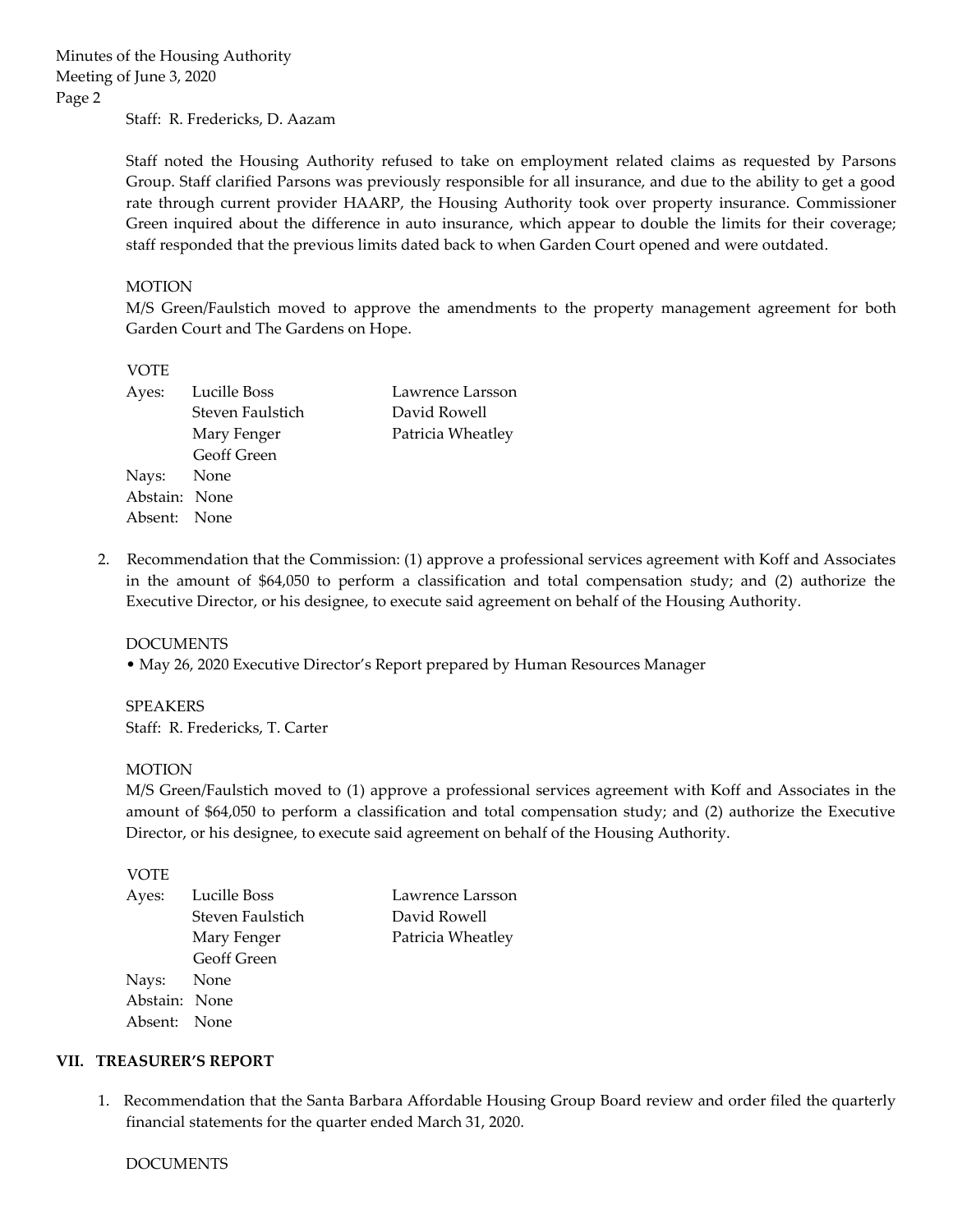• May 26, 2020 Executive Director's Report prepared by Treasurer

SPEAKERS Staff: R. Fredericks, B. Peirson

MOTION

M/S Green/Faulstich moved to approve and order filed the quarterly financial statements for the quarter ended March 31, 2020.

## VOTE

| Ayes:         | Lucille Boss       | Lawrence Larsson  |
|---------------|--------------------|-------------------|
|               | Steven Faulstich   | David Rowell      |
|               | Mary Fenger        | Patricia Wheatley |
|               | <b>Geoff Green</b> |                   |
| Nays: None    |                    |                   |
| Abstain: None |                    |                   |
| Absent: None  |                    |                   |

2. Recommendation that the Housing Authority of the City of Santa Barbara Commission review and order filed the quarterly financial statements for the quarter ended March 31, 2020.

DOCUMENTS

• May 26, 2020 Executive Director's Report prepared by Treasurer

SPEAKERS Staff: R. Fredericks, B. Peirson

Commissioner Green inquired about possible financial impact the pandemic has had on the Authority. Secretary Fredericks noted the Authority has some exposure with unsubsidized Non-HUD units, and the rent moratorium. As well, Section 8 HAPs will show an increase due to participants losing employment, but there is enough funding to cover this increase through CARES Act. Secretary Fredericks noted the Authority should be able to weather these changes.

### MOTION

M/S Green/Rowell moved to approve and order filed the quarterly financial statements for the quarter ended March 31, 2020.

#### VOTE

| Ayes:         | Lucille Boss     | Lawrence Larsson  |
|---------------|------------------|-------------------|
|               | Steven Faulstich | David Rowell      |
|               | Mary Fenger      | Patricia Wheatley |
|               | Geoff Green      |                   |
| Nays: None    |                  |                   |
| Abstain: None |                  |                   |
| Absent: None  |                  |                   |

3. Recommendation that the Housing Authority of the City of Santa Barbara Commission: (1) review and order filed the quarterly investment report for quarter ended March 31, 2020; and (2) accept the report from PFM Asset Management LLC dated as of December 31, 2019 reviewing the Authority's investment program, including the investment policy and portfolio.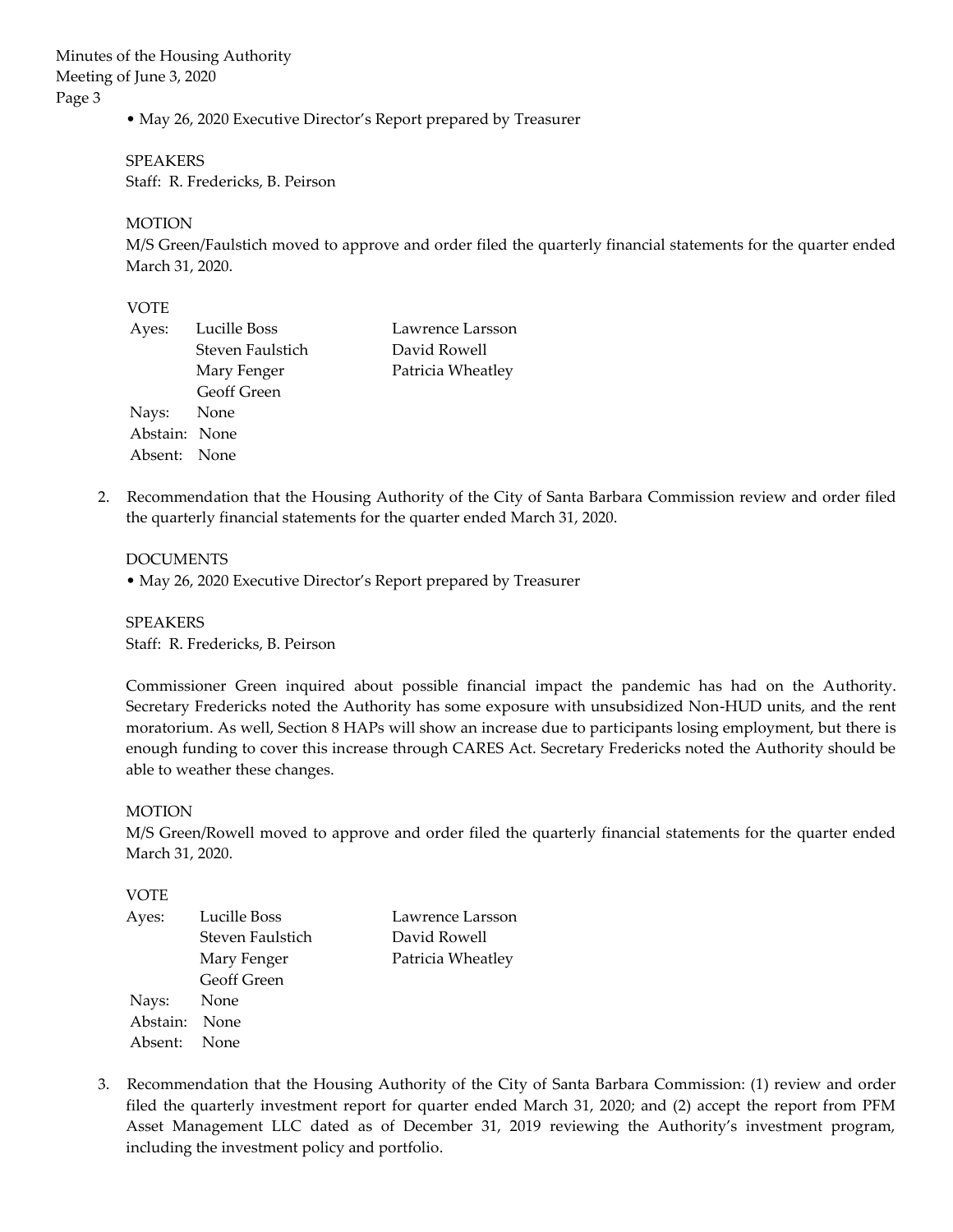#### DOCUMENTS

• May 26, 2020 Executive Director's Report prepared by Treasurer

# SPEAKERS Staff: R. Fredericks, B. Peirson

Commissioner Rowell noted he agrees moving some assets into the less liquid category, and inquired about mortgage-backed securities and asset-backed securities not being part of the investment portfolio and recommended them as safe and liquid. He also inquired about moving some assets into Union Bank to allow for a drop in fees; Mr. Peirson clarified that he was talking about banking/checking account fees, not investment fees and the Authority does not actually pay fees. Commissioner Rowell discussed ESG (Environmental, Social and Governance) funds and suggested the Housing Authority look into investing in these environmentally and socially responsible funds. Commissioner Larsson commented that in 6 months from now we may not have an economy, and these are very uncertain times. Mr. Peirson agreed and noted being liquid has its advantages. Commissioner Faulstich commented that the PFM report was drafted on March 2, 2020, and in regards to the pandemic, there were only 2 deaths at the time; he noted how much has changed in a few months. Commissioner Green inquired whether the 10% per issuer limit for mutual funds is the Authority's internal application, which Mr. Peirson confirmed. Commissioner Green added that he liked many of the recommendations and inquired whether there is anything that prevents the Authority from assembling an investment advisory committee of commissioners. Mr. Peirson noted he is unaware of an example of such a committee and will give it further consideration. Commissioner Green added to Commissioner Rowell's comments on ESG funds noting the small core with Union Bank is largely corporate issuance and that is where ESG is most relevant, noting he would have a strong interest in the Authority making a statement about how its values are reflected in its investment choices. Mr. Peirson noted this and will look into it and commented that it is something that the Authority as an organization should model.

#### MOTION

M/S Green/Rowell moved to (1) approve and order filed the quarterly investment report for quarter ended March 31, 2020; and (2) accept the report from PFM Asset Management LLC dated as of December 31, 2019 reviewing the Authority's investment program, including the investment policy and portfolio.

#### VOTE

| Ayes:    | Lucille Boss       |
|----------|--------------------|
|          | Steven Faulstich   |
|          | Mary Fenger        |
|          | <b>Geoff Green</b> |
| Nays:    | None               |
| Abstain: | None               |
| Absent:  | None               |
|          |                    |

Lawrence Larsson David Rowell Patricia Wheatley

## **VIII. COMMITTEE REPORT** – None

#### **IX. UNFINISHED BUSINESS** – None

## **X. NEW BUSINESS** – None

- **XI. CLOSED SESSION** None
- **XII. COMMISSION MATTERS**